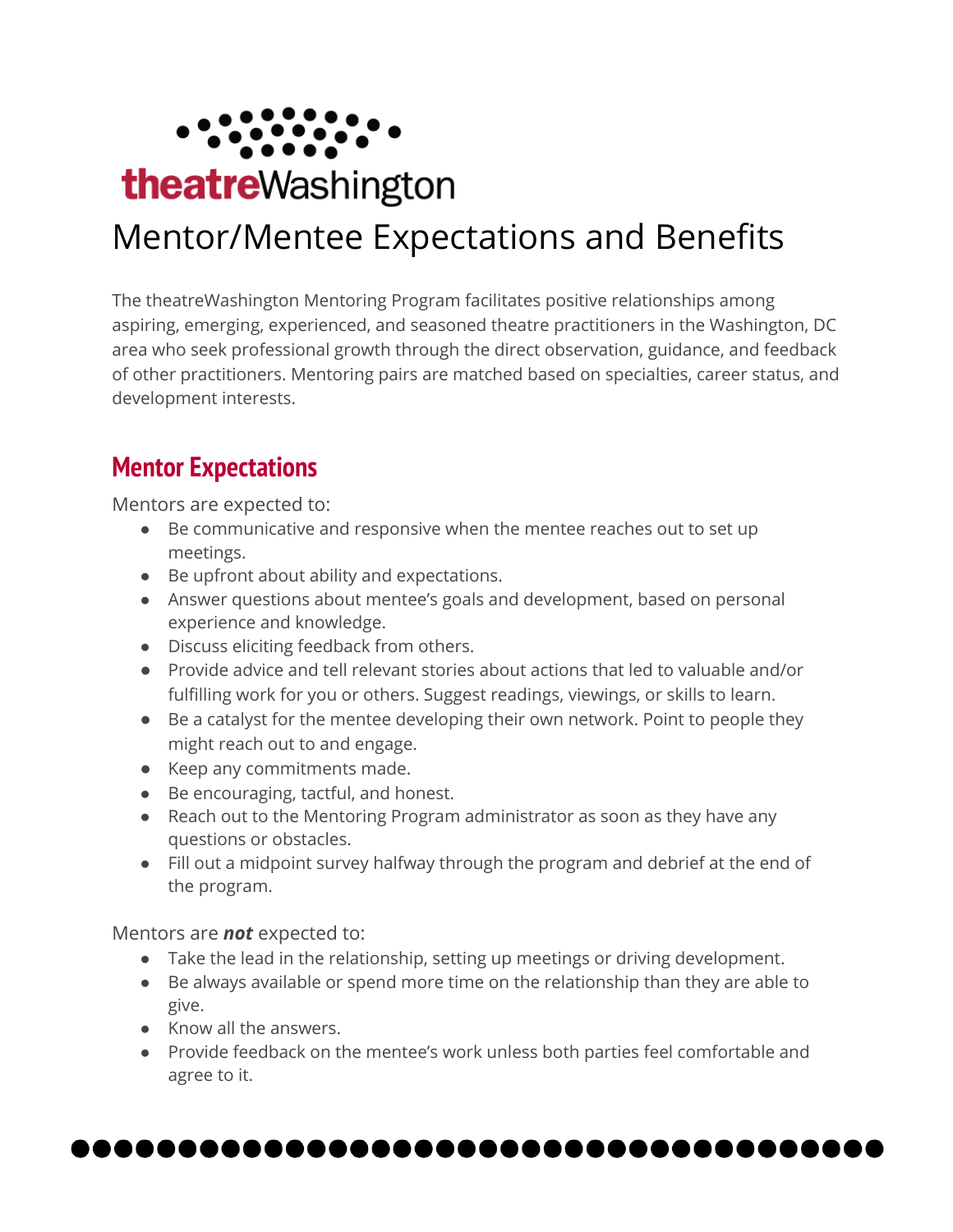- Introduce the mentee to others unless the mentor feels comfortable doing so.
- Provide work or a job for the mentee.

#### Time Commitment

- 4 meetings over 16 weeks
	- Meetings can be in person or virtual, as needed and preferred by the pair.
	- Meetings can be discussions, shadowing projects, seeing/discussing productions, introductions - whatever both parties agree on as helpful and doable.

### Financial Commitment

The program is free to participate in, there is no financial requirement or compensation for either mentor or mentee in a pair.

Any mentors who lead a workshop will be paid for the workshop.

#### Benefits

"The experience not only allowed me to share my knowledge of how theatre can be used to empower communities, but also connected our organization to a very bright and talented individual with whom we can imagine collaborating over the long term." -Mentor Deb Gottesman, *The Theatre Lab*

Through this program mentors can:

- Engage and build connections with different types of theatre practitioners.
- Experience increased self-awareness and self-confidence through practicing the role of "educator."
- Expand their sphere of influence.
- Contribute to the thriving theatre ecology by helping to strengthen the workforce.
- Share best practices based on their unique experiences.
- Serve as a career "accelerator" for others.
- In some instances, and if interested, lead a workshop for a group of mentees (for which the mentor is paid).

## **Mentee Expectations**

Mentees are expected to:

- Be very proactive and responsible in driving the relationship reaching out to mentor and setting up meetings.
- Be communicative and responsive to both their mentor and the Mentoring Program administrator.

#### ...................................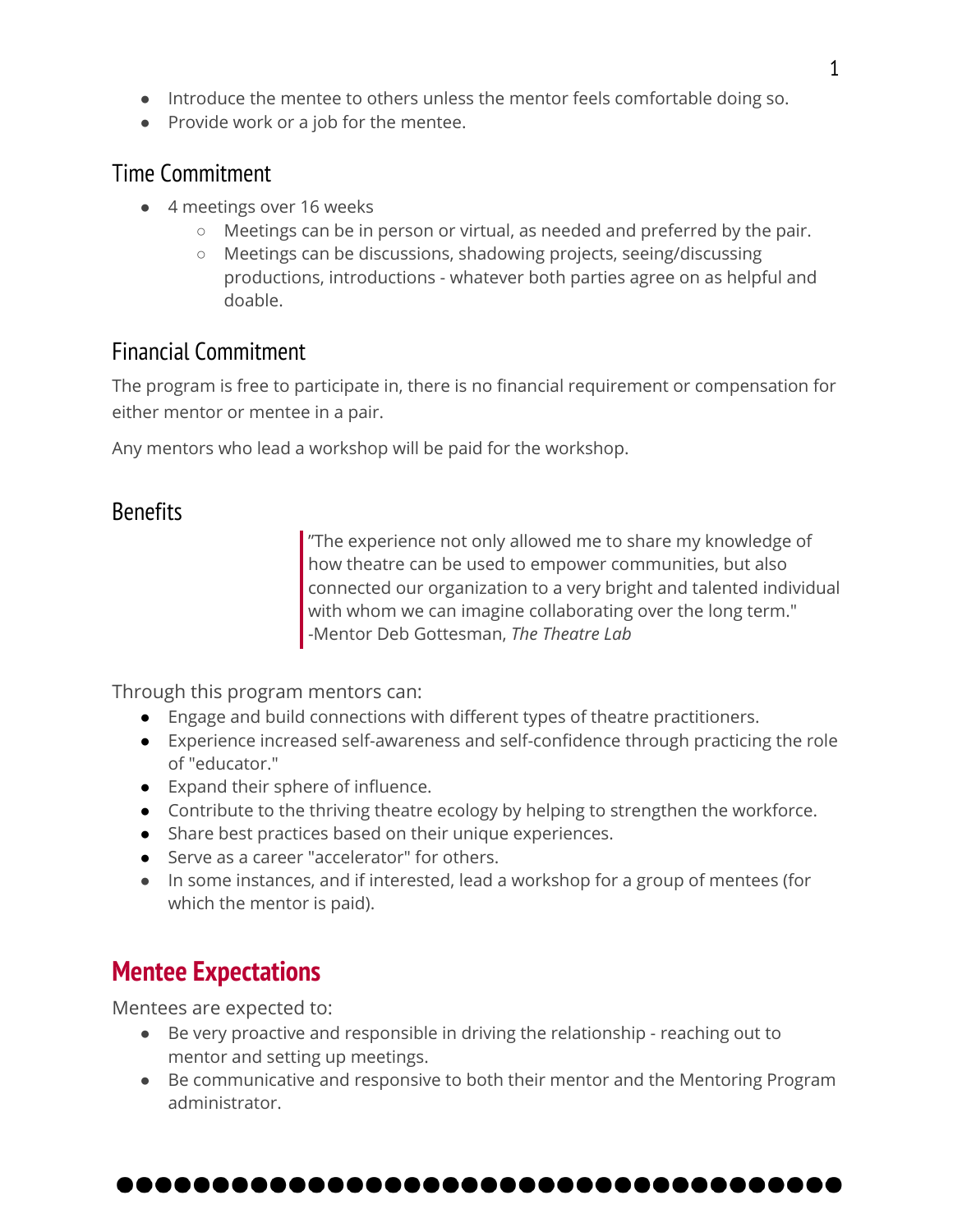- Be upfront about interests and expectations.
- Regularly bring goals and development questions to the table, and be as specific as possible with their questions.
- Apply advice given and let the mentor know of the results.
- Keep any commitments made.
- Be tactful and honest.
- Reach out to the Mentoring Program administrator as soon as they have any questions or obstacles.
- Fill out a midpoint survey halfway through the program and debrief at the end of the program.

Mentees are *not* expected to:

- Be passive or have no opinions about their career development.
- Know all the right questions to ask.
- Work for the mentor.

#### Time Commitment

- 4 meetings over 16 weeks
	- Meetings can be in person or virtual, as needed and preferred by the pair.
	- Meetings can be discussions, shadowing projects, seeing/discussing productions, introductions - whatever both parties agree on as helpful and doable.

#### Financial Commitment

The program is free to participate in, there is no financial requirement or compensation for either mentor or mentee.

#### **Benefits**

"In a perfect world, there's a mentor meet-cute and you find the person who will make all the connections you never knew you needed. But that's unrealistic. Half the time, no one speaks up and says 'I need guidance'. The formal matchmaking of the theatreWashington mentorship program alleviated that stress of guessing as to whether people care about your career. Spoiler: they truly do." -Mentee Caitlin Caplinger, *Playwright and Director*

Through this program mentees can:

- Enjoy facilitated introduction to theatre professionals across power differentials.
- Experience professional skill-building through one-on-one coaching with role models.
- Increase professional visibility in the DC area theatre community.

#### .....................................